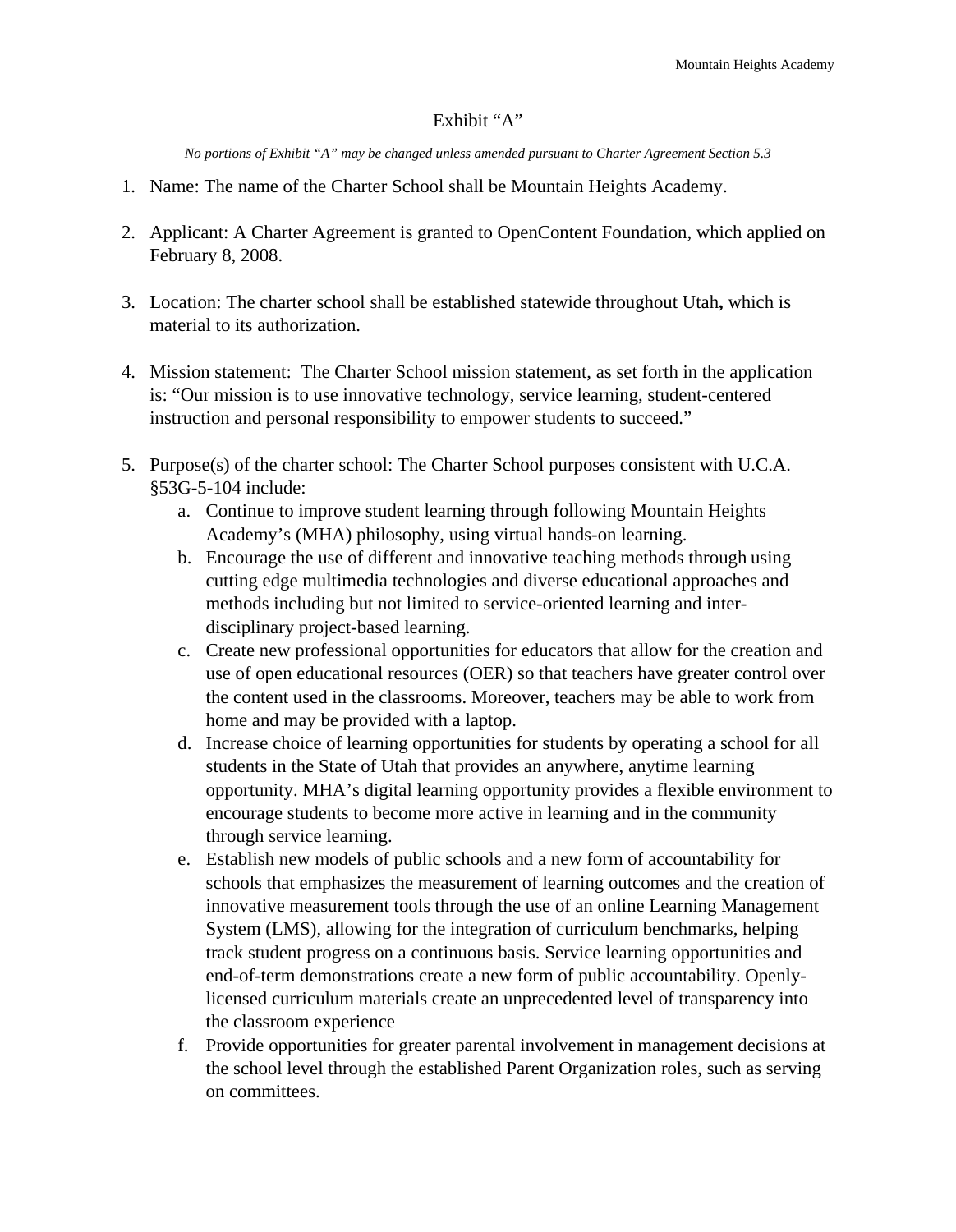- 6. Key elements of the charter school: The key elements of the Charter School, as set forth in the application, are programs and processes that make this school unique. They are included in the State Charter School Board annual review as assurances and included in the School Accountability Framework Comprehensive reviews.
	- a. Maintains a large enough student population to offer all programmatic elements listed in the approved charter application.
	- b. Offers distance and online education.
	- c. Provides in-person experiences for students to supplement and support the digital experience.
	- d. Uses personalized and interactive instruction with particular attention to helping all students achieve proficiency in core curriculum subjects.
	- e. Aims to construct an active and flexible learning environment that motivates students and builds meaningful learning relationships.
	- f. Provides individualized instruction and one-on-one tutoring.
	- g. Encourages service learning each semester which is supported by inter-disciplinary projects.
	- h. Curriculum emphasizes mastery of core subjects and college preparation.
	- i. Works with various state college and universities to allow for online college-level study during high school.
	- j. Course lessons may be provided both synchronously and asynchronously.
	- k. Teachers are trained in the curricular emphasis and effectiveness goals of MHA as well as participating in planning how to accomplish MHA's performance goals as outlined in Exhibit A.
	- l. Uses the Utah Core Standards as the foundation for lesson planning.
	- m. Uses formative, state-mandated, and other assessment results, which are discussed in horizontal and vertical PLCs, to inform instruction and ensure core-standards are taught.
	- n. School and teachers initiate regular communication with parents, at least monthly.
- 7. Opening School Year: 2009-2010

8. Grade levels and maximum enrollment:

| <b>School Year</b> |   | <b>Total</b> |         |        |                   |
|--------------------|---|--------------|---------|--------|-------------------|
|                    | Κ | $1-6$        | $7 - 8$ | $9-12$ | <b>Enrollment</b> |
| 2009-2010          |   |              |         | 125    | 125               |
| 2010-2011          |   |              |         | 250    | 250               |
| 2011-2012          |   |              |         | 600    | 600               |
| (amended)          |   |              |         |        |                   |
| 2012-2013          |   |              |         | 1000   | 1000              |
| 2013-2014          |   |              | 500     | 1000   | 1500              |
| (amended)          |   |              |         |        |                   |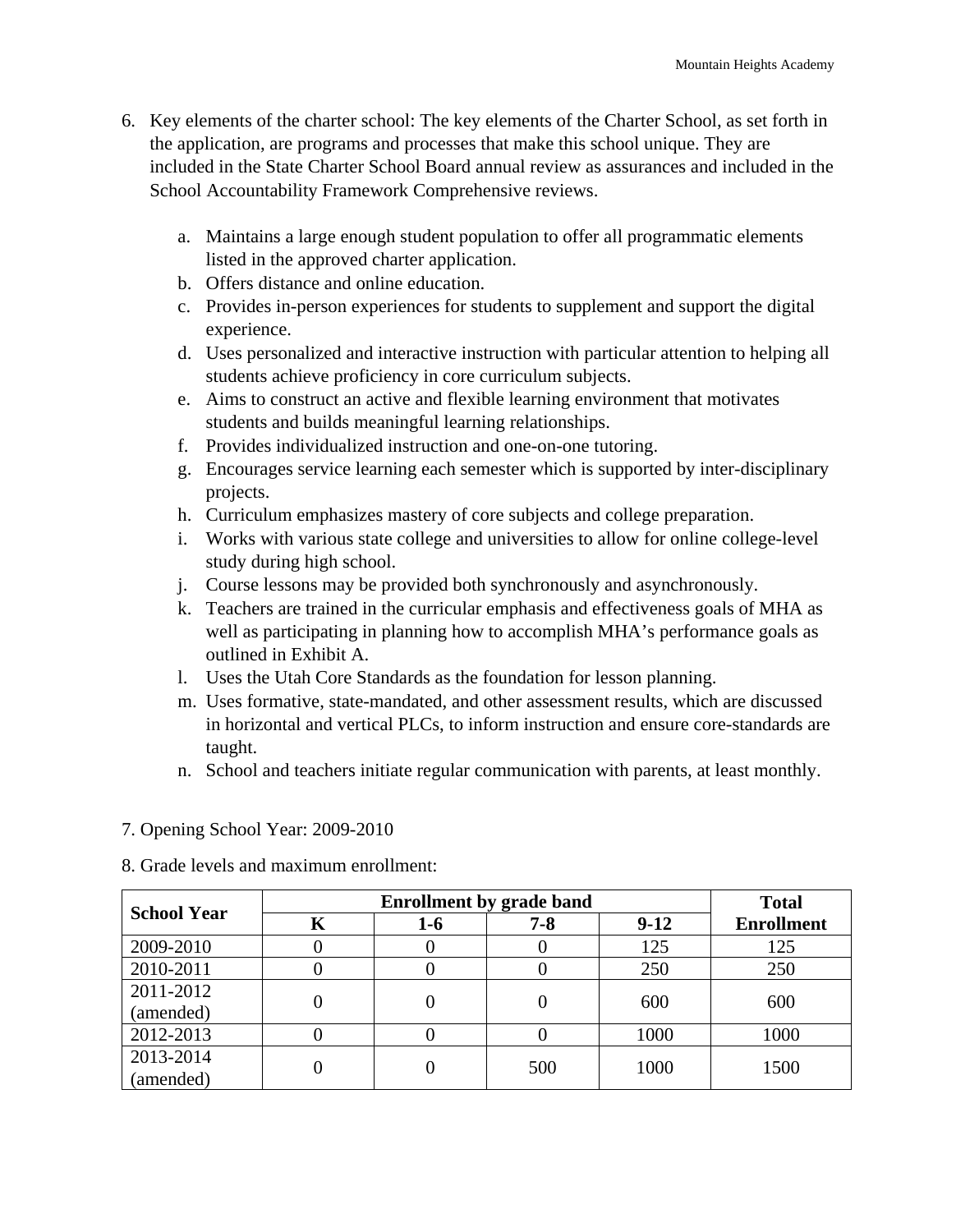## 9. Enrollment preferences permitted by board policy and 53G-6-502.

- o. children or grandchildren of founding parents,
- p. children or grandchildren of the governing board,
- q. siblings of students currently or previously enrolled, and
- r. children of school employees.

10. Structure of governing board:

- s. Number of board members: 5-9
- t. Appointment of board members: Elected by the current governing board
- u. Board members' terms of office: Three, three-year terms
- v. Meetings: Regularly, no less than 6 times per year

11. Administrative rules waived (if applicable): None

| 12. Additional school specific standards used to assess School Achievement in the Charter |  |  |  |
|-------------------------------------------------------------------------------------------|--|--|--|
| <b>School Accountability Framework:</b>                                                   |  |  |  |

|                            |                                                           | <b>Targets</b>                                                                     |                                                                                                          |                                                                                                 |                                                                                    |  |
|----------------------------|-----------------------------------------------------------|------------------------------------------------------------------------------------|----------------------------------------------------------------------------------------------------------|-------------------------------------------------------------------------------------------------|------------------------------------------------------------------------------------|--|
| <b>Measure</b>             | <b>Metric</b>                                             | <b>Exceeds</b>                                                                     | <b>Meets</b>                                                                                             | <b>Does Not</b><br><b>Meet</b>                                                                  | <b>Falls Far</b><br><b>Below</b>                                                   |  |
| <b>Mission</b><br>Specific | Institutional<br>contribution to OER<br>repository.       | 125<br>lessons<br>per year,<br>or more<br>than two<br>artifacts<br>per<br>teacher. | 100<br>lesso<br><sub>ns</sub><br>per<br>year,<br>two<br>artifa<br><sub>c</sub> ts<br>per<br>teach<br>er. | Less<br>than<br>100<br>lessons<br>per<br>year, or<br><i>less</i><br>than<br>two per<br>teacher. | Less than<br>100<br>lessons<br>per year<br>and less<br>than two<br>per<br>teacher. |  |
| Mission<br>Specific        | Student course<br>completion rate of a<br>minimum of 80%. | 100%                                                                               | 80%                                                                                                      | <79%                                                                                            | $<$ 59%                                                                            |  |